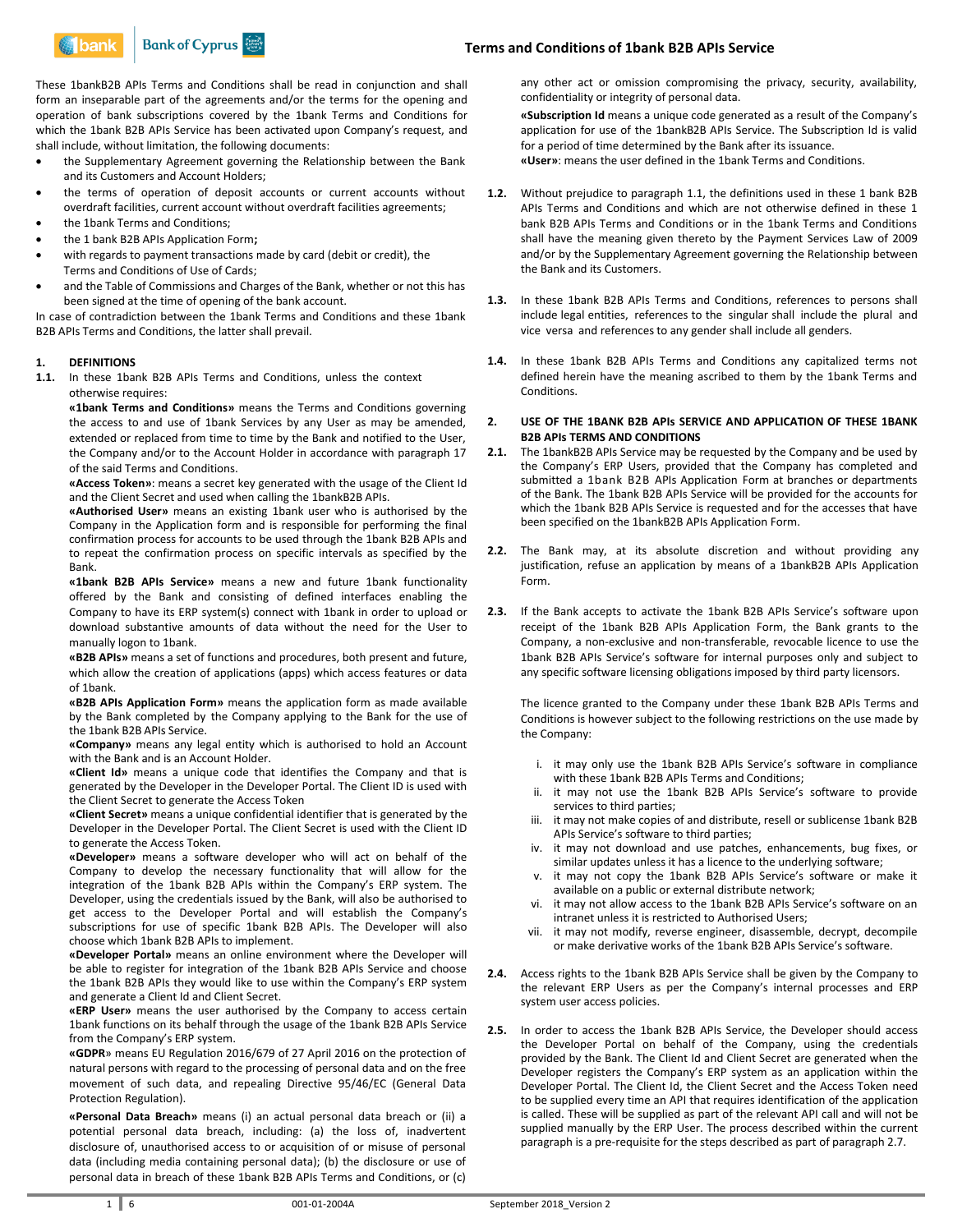

- **2.6.** It is the Company's and the Developer's sole responsibility to develop the necessary functionality within the Company's ERP system that will allow for integration with the Bank's 1bank B2B APIs.
- **2.7.** In order to begin using the 1bank B2B APIs Service the confirmation process for accounts to be used must be completed. The process must be performed by one of the Authorised Users designated in the B2B API Application Form by the Company. During the process the Authorised User will be asked to authenticate his self, using his personal 1bank credentials within the Company's ERP system and confirm the accounts to be used via 1bank B2B APIs as these have been provided in the 1 bank B2B API Subscription Form. On completion of the process, a Subscription Id will be generated automatically for use in future API calls. The subscription will be valid for a period determined by the Bank at which point the accounts confirmation process as described in this paragraph 2.7 must be repeated by the Authorised User authorised at the time. In case the Authorised User does not perform the confirmation process or if he/she does not renew the process upon or on expiration, the 1bank B2B APIs Service will not be available to the Company.
- 2.8. These 1 b a n k B 2 B APIs Terms and Conditions, as may be amended, shall govern, in conjunction with the documents listed above, the use of 1bank B2B APIs Service by any Company, any Authorised User and any ERP User. The Company, the Authorised User and the ERP User shall be bound by them.
- **2.9.** The Company, the Authorised User and the ERP User must comply strictly with these 1bank B2B APIs Terms and Conditions (which aim to minimise the risk of unauthorised use of the 1bank B2B APIs Service) and indemnify the Bank for any loss or damages that may arise as a result of non-compliance with these 1bank B2B APIs Terms and Conditions and any operating instructions.
- **2.10.** The 1bank B2B APIs Service is provided on an as is basis and the Bank gives no representation, warranty or condition, express or implied, statutory or otherwise (including, without limitation, as to the condition, quality, satisfactory quality, performance, or fitness for purpose) in respect of the 1bank B2B APIs Service and all those representations, warranties and conditions are excluded save to the extent that such exclusion is prohibited by applicable law.
- **2.11.** The Bank attaches great importance to IT security and makes all reasonable efforts to maintain or take all appropriate security measures.
- **2.12.** Furthermore, the Bank is only liable for its own fraud and intentional wrongdoings and, to the extent permitted by applicable law, the Bank will not be liable for any losses and expenses of whatever nature including, without limitation, any direct, indirect, general, special, punitive, incidental or consequential damages, loss of use, loss of data, loss caused by a virus, loss caused by a Personal Data Breach, loss of income or profit, loss of or damage to property, claims of third parties, or other losses of any kind or character, even if such losses or damages may have arisen out of or in connection with the use of the 1bank B2B APIs Service.
- **2.13.** The Company shall indemnify and hold harmless the Bank against any and all losses (including any fines imposed by a Regulatory Authority) arising from a Personal Data Breach resulting from the Company's non-compliance with these 1bank B2B APIs Terms and Conditions, the applicable data protection law (including the GDPR) and or the Company's negligence.

#### **3. OBLIGATIONS OF THE BANK AND THE COMPANY**

- **3.1.** The Company acknowledges and accepts that it is responsible for the actions and omissions of all ERP Users and Authorised Users making use of the 1bank B2B APIs Service under these 1bank B2B APIs Terms and Conditions.
- **3.2.** The Company warrants that it and its ERP Users and Authorised Users will use the 1bank B2B APIs Service for professional purposes only. The Company warrants that the 1bank B2B APIs Service is used in accordance with these 1bank B2B APIs Terms and Conditions, all applicable national and international legislation and, in general, in a responsible manner, exclusively for admissible purposes and without infringing upon the rights of third parties.

In addition, the Company will see to it that all its ERP Users and Authorised Users are aware of and have read understood and accepted these 1bank B2B APIs Terms and Conditions and that all ERP Users and Authorised Users use the 1bank B2B APIs Service in accordance with these 1bank B2B APIs Terms and Conditions.

## **Terms and Conditions of 1bank B2B APIs Service**

- **3.3.** The Company alone, and not the Bank under any circumstances, is required to verify that the use of the 1bank B2B APIs Service by the Company and by the ERP Users and by the Authorised Users complies with all of the legislation, regulations, ethical rules or agreements that apply to the Company's activities. The Company expressly accepts that the applicable legislation may be subject to adaptation in the future. The Company also agrees to comply with any statutory developments and seek advice about these developments by its own departments or advisers.
- **3.4.** The Company undertakes not to use, and will see to it that its ERP Users and Authorised Users do not use the 1 bank B2B APIs Service to:
	- i. upload, download, send, or disseminate data containing viruses, worms, spyware, malware or any other similar malicious programs; or
	- ii. carry out any calculations, operations or transactions that may interrupt, destroy or restrict the functionality of the operation of 1bank or any program, computer or means of telecommunications.
- **3.5.** It is the Company's and the ERP User's and Authorised User's sole responsibility to take any appropriate measures to (i) avoid any irregular, illegitimate or unauthorised use of the Subscription Id and Client Id/Secret/Access Token and (ii) secure its own IT infrastructure and network. In order to assist the Company and/or the ERP User, and/or the Authorised Users the Bank may suggest from time to time precautionary measures that the Company may take. However, such suggestions by the Bank do not constitute admission of liability by the Bank with regard to the adequacy of such precautionary measure to prevent and avoid any irregular, illegitimate or unauthorised use of the Company's Access Token, Subscription Id and Client Id/Secret.
- **3.6.** The Company through its Authorised User(s) is solely responsible for performing the confirmation process for accounts to be used through the 1bank B2B APIs Service before or upon expiration of the Company's Subscription Id.
- **3.7.** Under no circumstances is the Bank to be held liable in the event of fraud, intent or negligence by the Company or for any use by the Company' of the Company's, Access Token, Subscription Id and Client Id/Secret in a manner that does not correspond with these 1bank B2B APIs Terms and Conditions and thus cannot be considered as being appropriate.
- **3.8.** The Company is liable in cases of fraud, wilful misconduct, negligence or any inappropriate use of the Company's Access Token, Subscription Id and Client Id / Secret and of any breach of the Company's obligations under these 1bank B2B APIs Terms and Conditions.

Under the following circumstances, among others, gross negligence will be deemed to have occurred:

- i. saving on any equipment such as flash drives, computers, laptops, handheld devices etc., information about the Company's Access Token, Subscription Id and Client Id/Secret;
- ii. making note of the Company's Access Token, Subscription Id and Client Id/Secret , in any form whatsoever, on an object or document that is kept near any device used to access the B2B APIs;
- iii. giving a third party (internal or external IT people, spouse, family member, colleagues or friends) the opportunity to use the Company's Access Token, Subscription Id and Client Id/Secret;
- iv. neglecting to notify the Bank, the participating bank or the indicated entity immediately of the loss or theft of the Company's Access Token, Subscription Id and Client Id/Secret or any part thereof;
- v. leaving behind information about the Company's Access Token, Subscription Id and Client Id/Secret or any part thereof in a vehicle;
- vi. leaving behind information about the Company's or Access Token, Subscription Id and Client Id/Secret or any part thereof in a place accessible to the public, except when it has been left in a locked drawer or cabinet. Places that are accessible to the public are understood to be places to which a large number of people have effective access. These places do not necessarily have to be public places;
- vii. failing to lodge a complaint with the police department within 24 hours after the loss or theft of the Company's Access Token, Subscription Id and Client Id/Secret or any part thereof; and
- viii. using the Company's Access Token, Subscription Id and Client Id/Secret in a way that is in breach of these 1bank B2B APIs Terms and Conditions.

## **4. RECORD KEEPING**